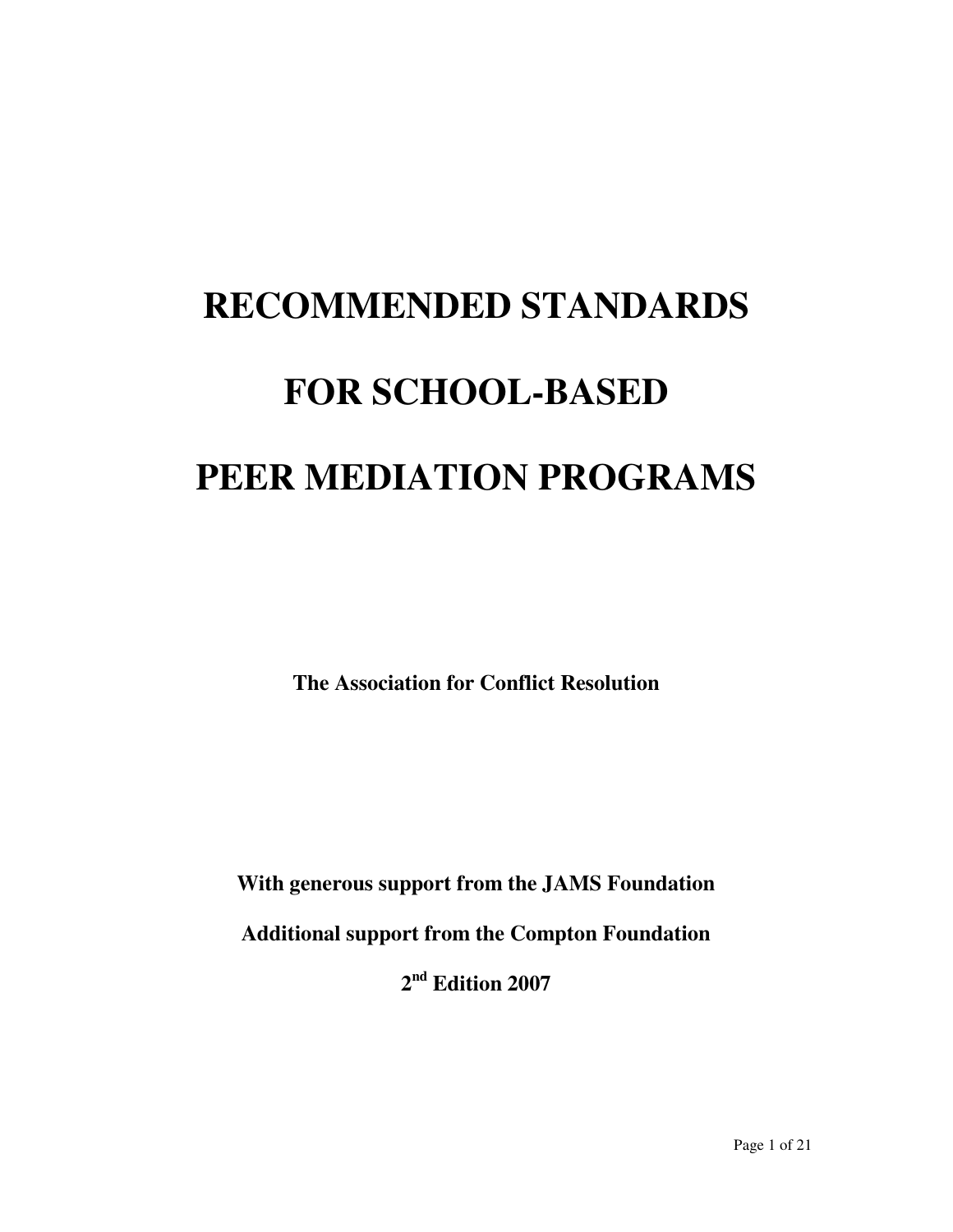# **RECOMMENDED STANDARDS FOR SCHOOL-BASED PEER MEDIATION PROGRAMS**

1<sup>st</sup> edition 1996 by the National Association for Mediation in Education 2<sup>nd</sup> edition 2007 by the Association for Conflict Resolution **Both editions are available on-line at http://www.mediate.com/acreducation.** 

## **Table of Contents**

| <b>Section</b>                        | Page |
|---------------------------------------|------|
| I: Introduction                       | 4    |
| II: Definition of Terms               | 5    |
| III: Model Conduct for Peer Mediators | 6    |
| IV: Program Development & Management  | 10   |
| V: Training                           | 14   |
| VI: Evaluation                        | 20   |
| VII: Resources                        | 21   |

The Association for Conflict Resolution (ACR) is a professional organization dedicated to enhancing the practice and public understanding of conflict resolution. ACR represents and serves a diverse national and international audience that includes more than 6,000 mediators, arbitrators, facilitators, educators, and others involved in the field of conflict resolution and collaborative decision-making. ACR was launched in January 2001, when the Academy of Family Mediators (AFM), the Conflict Resolution Education Network (CREnet), and the Society for Professionals in Dispute Resolution (SPIDR) merged into one organization.

## **We wish to acknowledge the generous support we received from the JAMS Foundation and the Compton Foundation, without which this project could not have been completed.**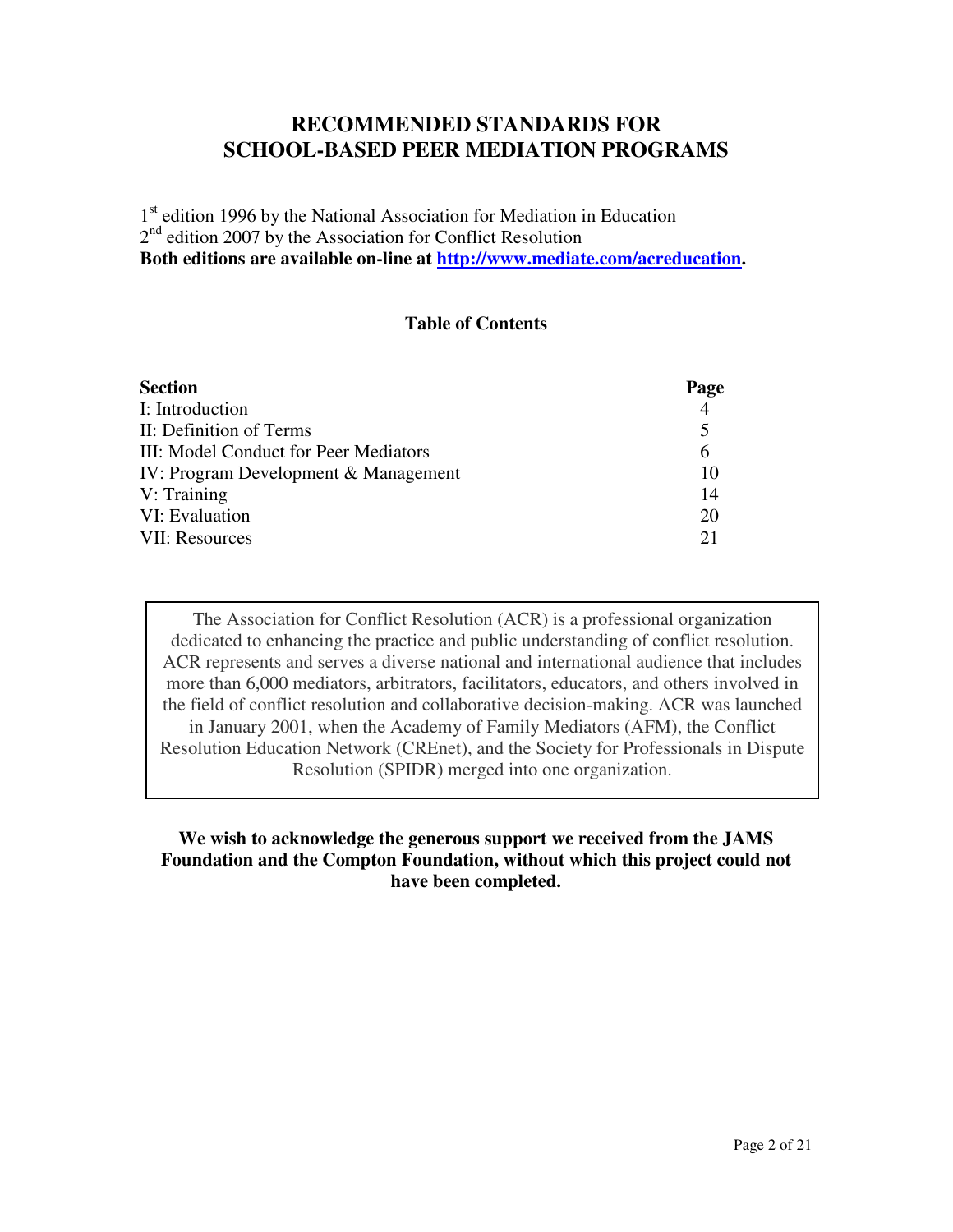#### **Peer Mediation Standards Committee:**

Leigh Jones-Bamman, Committee Chair The Governor's Prevention Partnership, Hartford, CT

Marsha S. Blakeway, ACR Education Section Chair National Peace Foundation, Washington, DC

Marge Bleiweis, Safe and Drug Free Youth Section, Fairfax County Public Schools, Fairfax, VA

Gina L. Buckley Oakland Mediation Center, Bloomfield Hills, MI

Priscilla Prutzman Creative Response to Conflict, Nyack, NY

Melinda Rivas Langston Hughes Middle School, Reston, VA

Antonio Sanford Winning Against Violent Environments (WAVE), Cleveland, OH

Jill Smith Center for Peace Education, Cincinnati, OH

Madeleine G. Trichel, Interfaith Center for Peace, Columbus, OH

Dr. Robert T. Whipple Graduate Program in Negotiation, Conflict Resolution and Peacebuilding, California State University Dominguez Hills, Carson, CA

Sharon Press, Ex-Officio Member Florida Dispute Resolution Center, Tallahassee, FL

**We are particularly grateful to the groundbreaking work of the committee members who created the original standards in 1996: Patricia Barnes, Joyce Black Carson, Nancy Howard, Priscilla Prutzman, Ivan Roy, Joe Vigil, Faye Wampler, and Liz Wally. Their efforts provided a foundation and a guide for this project.**

**We thank the following readers who reviewed this document in its draft stage and provided valuable input into its final form: Kathy Bickmore, Chuck Bryant, Richard Cohen, Ellen DeBenedetti, Ken Dunham, Tara Fishler, Bob Garrity, Tricia Jones, Diana Wege Sherogan, Bill Warters, Terry Wheeler and Leah Wing.** 

**Special thanks are due to Sharon Press who shepherded our work on the Model Conduct for Peer Mediators section.**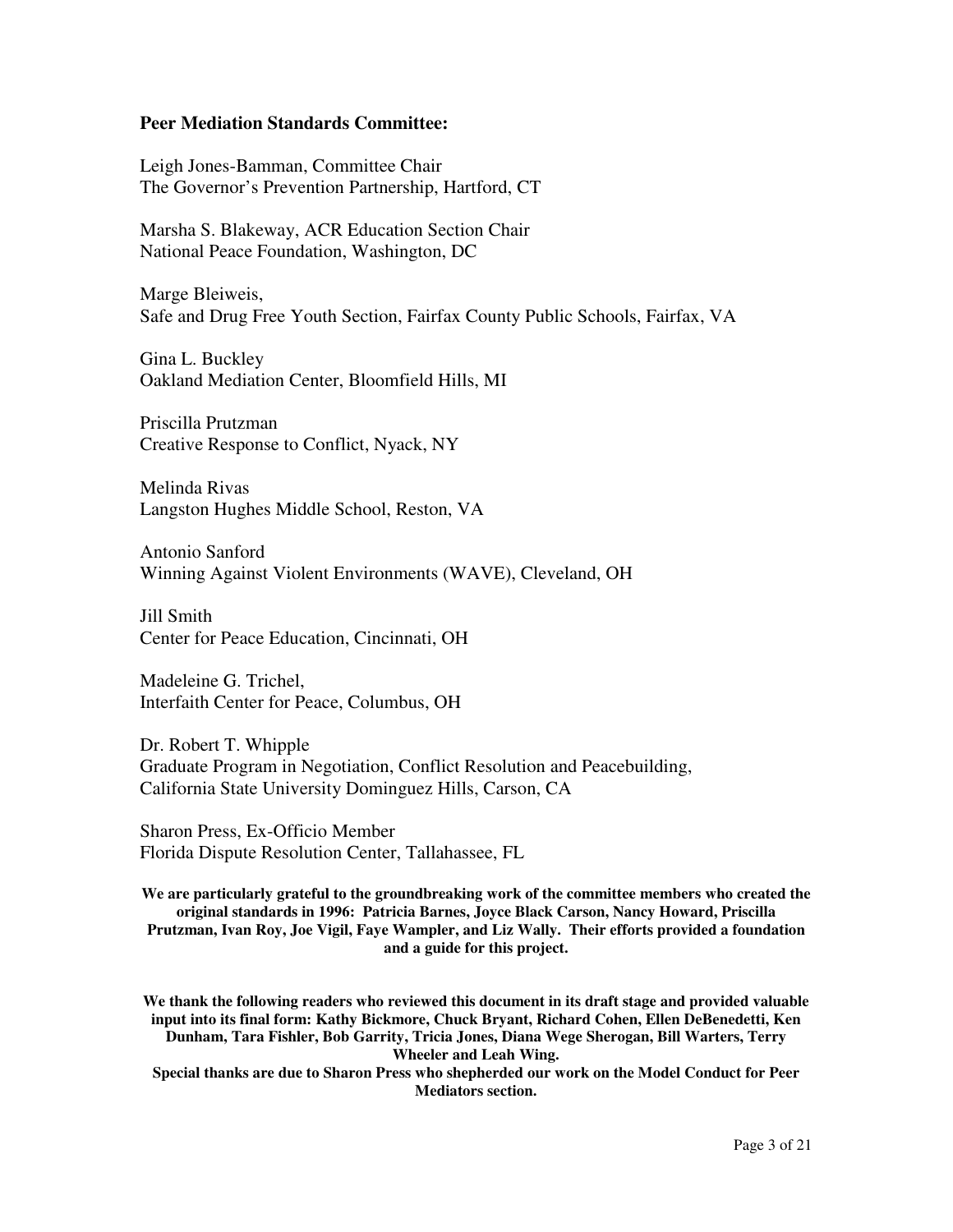# **SECTION I: INTRODUCTION**

Peer mediation can be a successful approach to managing interpersonal conflict in schools. Such programs provide a unique opportunity for diverse students to use communication, human relations, and problem-solving skills in real-life settings. Effective programs can help to create a safe and welcoming school environment, assist in reducing school conflicts and violence, and improve interpersonal and inter-group relations, especially when part of a comprehensive violence prevention plan. The qualities that mark an effective peer mediation program include youth empowerment, cultural competence, diversity, responsiveness to the specific needs of the population it serves, fair resolutions to student conflicts, and measurable outcomes.

In 1996, the Standards Committee of the National Association for Mediation in Education (a forerunner of ACR) published "Recommended Standards for School-Based Peer Mediation Programs." This responded to the growing number of peer mediation programs in schools and the need for leadership from experts in order to ensure quality. Ten years later, to reflect developments in the field and current research, the Education Section of the Association for Conflict Resolution convened the Peer Mediation Standards Committee to update and significantly expand the original version in order to create more rigorous standards.

The Peer Mediation Standards Committee drew upon diverse practitioner knowledge and relevant research to provide comprehensive standards for school-based peer mediation programs. The updated "Recommended Standards for School-Based Peer Mediation Programs" set forth the components necessary to develop and sustain an effective peer mediation program.

ACR is committed to diversity and equity in its membership, structure, and organizational work, and this document strives to mirror that commitment. A culturally diverse peer mediation program is one that recognizes, supports, values, and utilizes people's differences and similarities in support of the program's goals and objectives. Diversity and equity mean recognizing and working to eliminate injustices in access, process, and consequences of the program's efforts to strive to meet the needs of diverse students.

These standards are designed to ensure quality and stimulate thought among participants in peer mediation programs. This document is designed to be helpful in

- Designing and implementing programs
- Designing evaluation
- Developing and selecting curricula
- Ensuring that programs are welcoming and accessible to all
- Funding programs
- Improving established programs
- Promoting programs
- Providing professional development
- Setting guidelines for research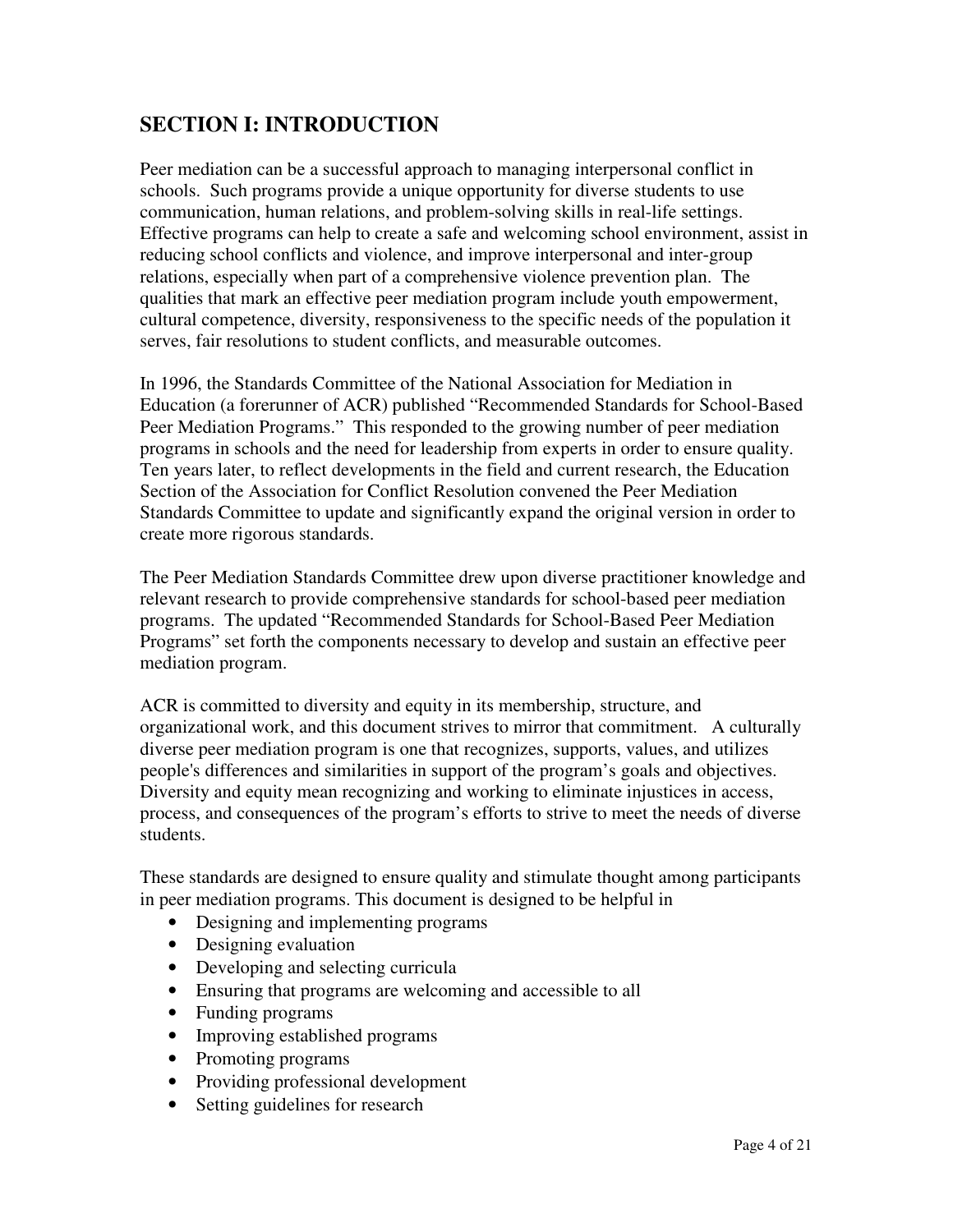This document is intentionally not a "how-to" manual. It lays out what should be done, and the reader is encouraged to seek out any of the manuals that instruct how to set up and manage a peer mediation program. While the primary focus of these standards is school-based peer mediation programs, they can be easily adapted for use in other settings, such as community-based youth programs, before and after-school programs, youth residential settings, etc.

# **SECTION II: DEFINITION OF TERMS**

Conflict resolution – the process by which people resolve a dispute or a conflict so that their interests are adequately addressed and they are satisfied with the outcome.

Conflict resolution education – models and teaches, in culturally meaningful ways, a variety of processes, practices and skills that help address individual, interpersonal and institutional conflicts, and create safe and welcoming communities.

Best practices – Experience has shown these to be important for the success and institutionalization of a peer mediation program, but these are not required. (Best practices are in *italics* throughout the document.)

Facilitation – the art of guiding others during a meeting, discussion or collaborative process to reach some desired result (i.e. goal setting, decision making or written agreement).

Mediation - A process in which an impartial third party facilitates communication and negotiation and promotes voluntary decision-making by the parties to the dispute.

Negotiation – a process involving at least two people where ideas and possible solutions are explored and discussed to form a mutual agreement to a problem or conflict.

Peer mediation – A program in which students who have been trained in mediation skills and processes mediate the conflicts of other students.

Peer mediation program - A program which trains and supports student mediators to offer mediation as an option for resolving conflicts within the school community.

Peer mediator – A student who has been trained and has the competence to facilitate the resolution of disputes between student peers using a mediation process.

Program Coordinator(s) - A person or team who have been trained and who coordinate the daily operations of a peer mediation program.

Standards - The minimum requirements for an effective program.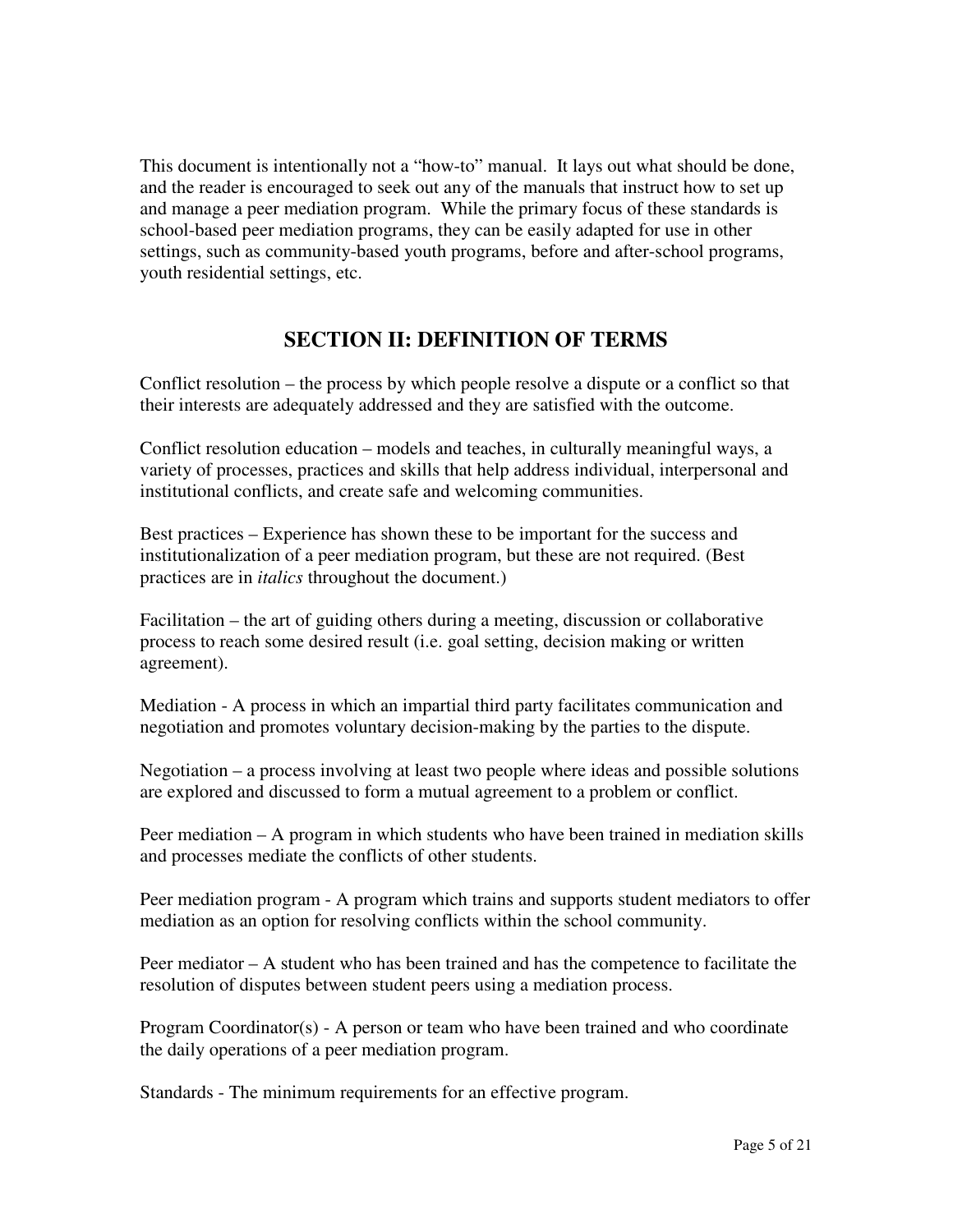# **SECTION III: MODEL CONDUCT FOR PEER MEDIATORS**

(Standards are in regular typeface; Best practices are in *italics*.)

Peer mediators are responsible for following these model standards of conduct in order to maintain the integrity of mediation. They must conduct themselves in a way that instills confidence in the mediation process and the competence of mediators.

These model standards of conduct serve three primary goals:

- 1. To guide the conduct of peer mediators;
- 2. To inform the disputants; and
- 3. To promote confidence in peer mediation as a process for handling disputes.

These standards are to be read and considered as a single document. There is no significance to the order in which the standards appear.

The use of the term "mediator" is meant to imply co-mediator models.

Some of the matters covered by these standards may be affected by school regulations, policies and procedures that may create conflicts with, and may supersede these standards. A mediator is still required to make every effort to comply with the spirit and intent of these standards.

**Note:** Adults who mediate in school settings should adhere to the Model Standards of Conduct for Mediators (created by the Joint Committee of the American Bar Association Section of Dispute Resolution, American Arbitration Association and the Association for Conflict Resolution) found at http://www.acrnet.org/about/initiatives/QualityAssurance/JCMSCM.htm or other applicable mediation ethical standards. The Model Conduct for Peer Mediators section is consistent with the Model Standards of Conduct for Mediators, while adapting the standards for peer mediators.

#### **I. Self – Determination**

A. A mediator is required to conduct a mediation based on the principle of selfdetermination of the disputants. Self-determination means the disputants participate voluntarily and make voluntary choices for themselves in mediation without pressure from administrators, mediators or others. A mediator should not interfere with party self-determination for any reason, including getting the parties to reach agreement.

# **II. Impartiality**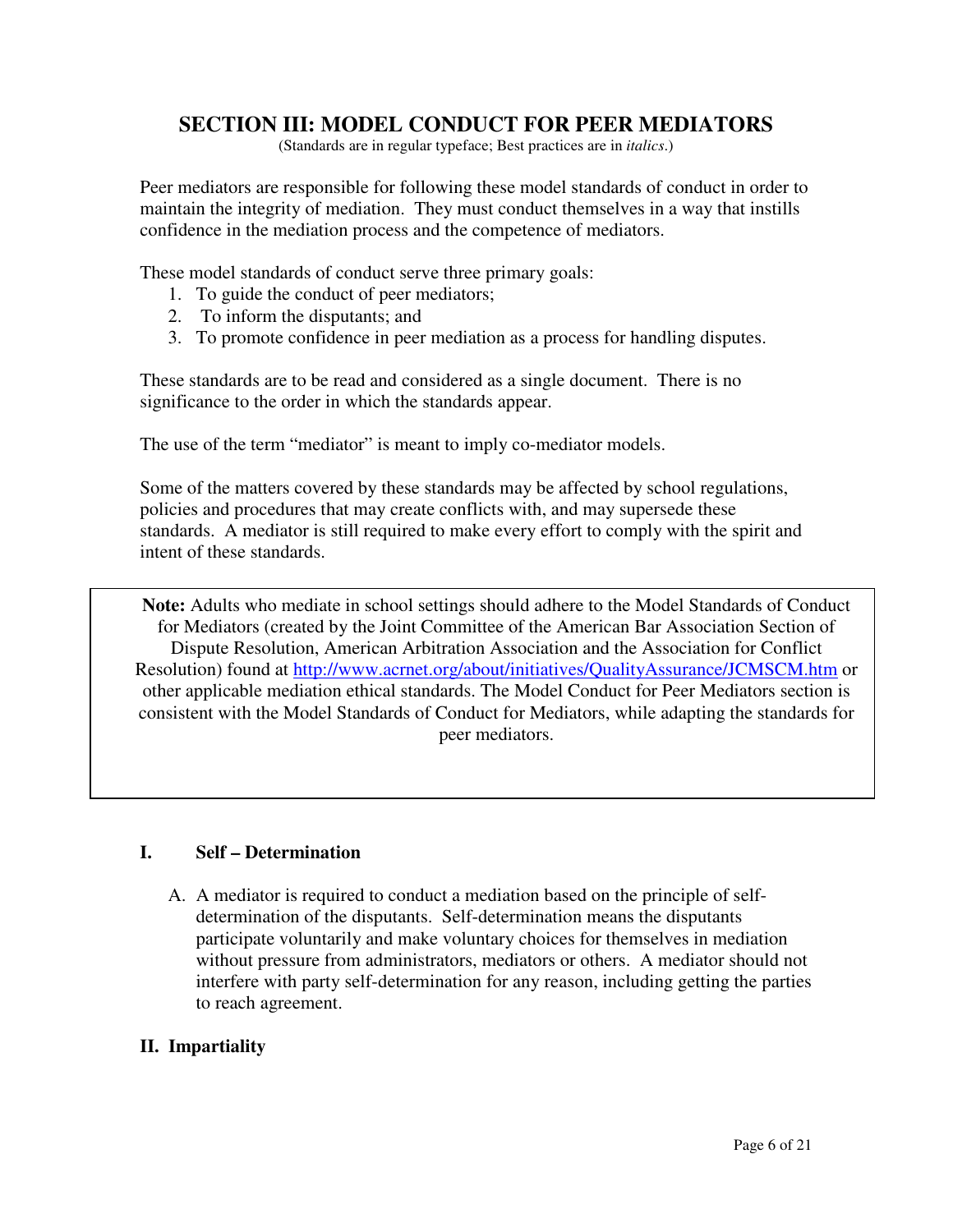- A. A mediator is required to mediate in an impartial manner. Impartiality means freedom from favoritism, bias or prejudice.
- B. A mediator should agree to mediate only if he or she can mediate in an impartial manner**.** The mediator should avoid doing anything which gives the appearance of taking a side or showing favor to one of the disputants, including action based on the disputants' personal characteristics, background, values, beliefs or the way they act during the mediation.
- C. If at any time the mediator is unable to conduct mediation in an impartial manner, the mediator must withdraw.

# **III. Conflicts of Interest**

- 1. A mediator is required to avoid a conflict of interest or the appearance of a conflict of interest during or after a mediation. Conflicts of interest occur when a mediator has a personal connection with a disputant or the conflict that causes an impression of partiality.
- 2. Before agreeing to mediate, a mediator is required to tell the program coordinator about any past, present or possible future relationship or connection the mediator may have with any of the disputants or the conflict. Some connections are so close that the mediator cannot mediate impartially, and the mediator should decline the mediation. Recognizing that there may be different situations or cultural expectations in which a relationship is not seen as a conflict of interest, the mediator may mediate if the disputants agree.
- 3. If the mediator is not aware of the relationship or connection until after the mediation has already started, the mediator should tell the coordinator and the disputants as soon as the mediator becomes aware of the connection. The mediation may proceed if all of the disputants agree and if the integrity of the mediation will not be compromised.
- D. After mediation, a mediator should not do anything that gives the appearance of partiality to any of the disputants.

# **IV. Competence**

- A. Mediators have the obligation to maintain competence and to refuse a case if they believe it would require skill that exceeds their expertise. Mediator competence involves training, cultural understanding, mediation skills and experience.
- B. If a mediator realizes during mediation that she or he does not have the skills required to mediate the case, the mediator should let the coordinator know so that steps can be taken to provide assistance to the mediator or bring in a new mediator.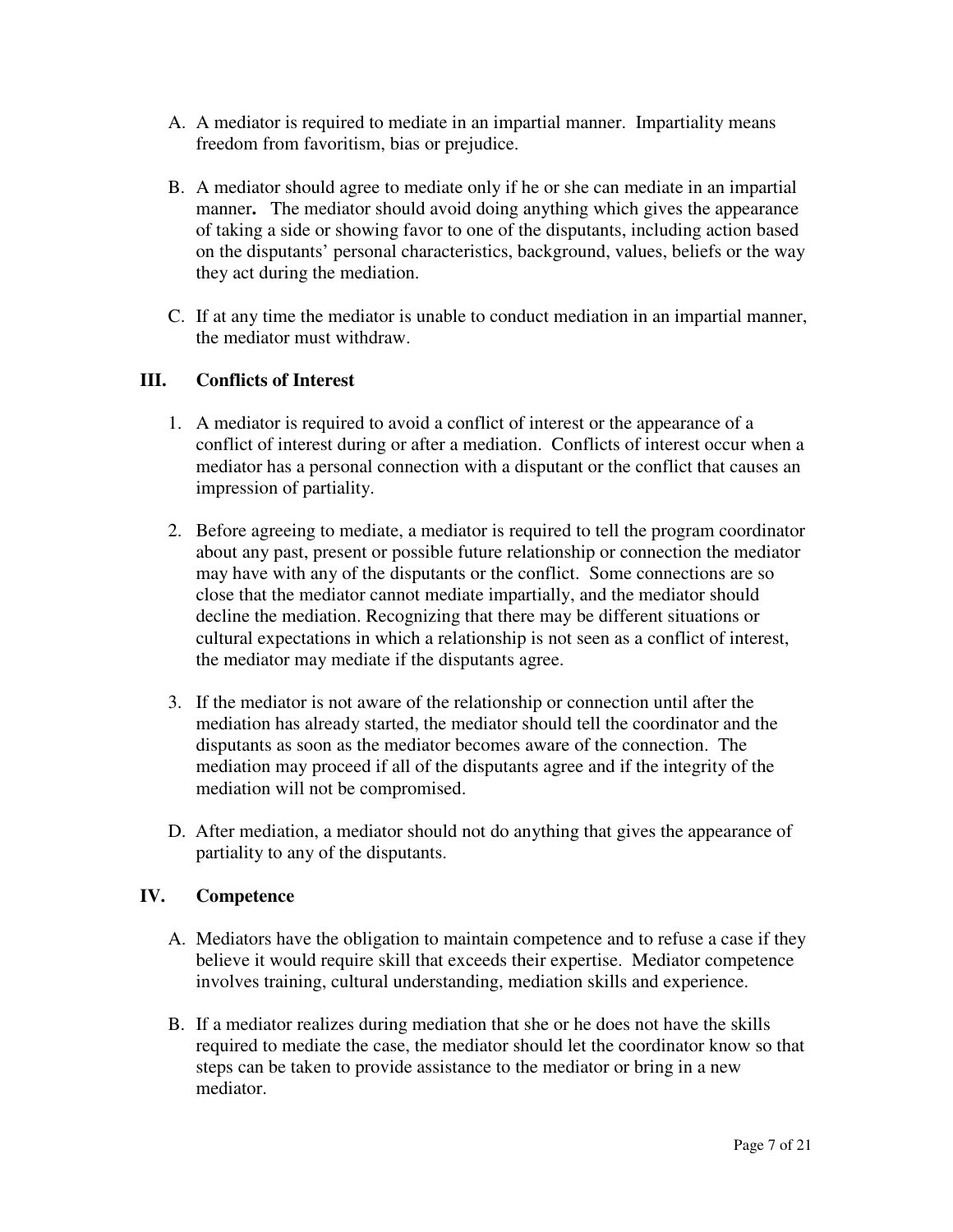- *C. Mediators are role models for other students, and as such, are expected to observe school rules, codes of conduct and disciplinary policies. Mediators are expected to follow mediation program policies and procedures and to bring their own interpersonal conflicts to the mediation program when needed.*
- D. The role of the peer mediator requires specific training. Students should not confuse their role as mediator with any other student leadership role (e.g. peer helper, peer counselor, hall monitor).

# **V. Confidentiality**

- A. A mediator must keep confidential everything said, done and written during the mediation, unless required by school policy and mediation procedures or as agreed to by the disputants.
	- 1. A mediator should not tell administrators or other referring parties what was said or done in mediation, but they may report whether the disputants came to mediation and whether they reached an agreement.
	- 2. If an exception to confidentiality arises during a mediation, the mediator takes appropriate steps, including reporting it to the coordinator and, if necessary postponing or ending the mediation.
	- 3. *A mediator may discuss with the coordinator and other mediators what happened during the mediation for training and debriefing so long as the mediator respects the disputants' privacy and preserves the confidentiality of the mediation as much as possible.*
- B. The mediator is required to explain confidentiality and the exceptions to confidentiality to the disputants at the beginning of the mediation.
- C. A mediator who meets in private session with any disputant during mediation, must not disclose directly or indirectly information to any other disputant without the agreement of the first disputant.

# **VI. Quality of the Process**

A. A mediator must conduct mediation fairly, respectfully and in a timely manner consistent with these standards. *A mediator should strive to conduct an equitable process in which all disputants have the opportunity to speak, to be heard, and to propose, evaluate, reject or accept potential solutions to their conflict.* 

B. A mediator should encourage honesty among all disputants and the mediators. If a mediator believes that the actions of a disputant make it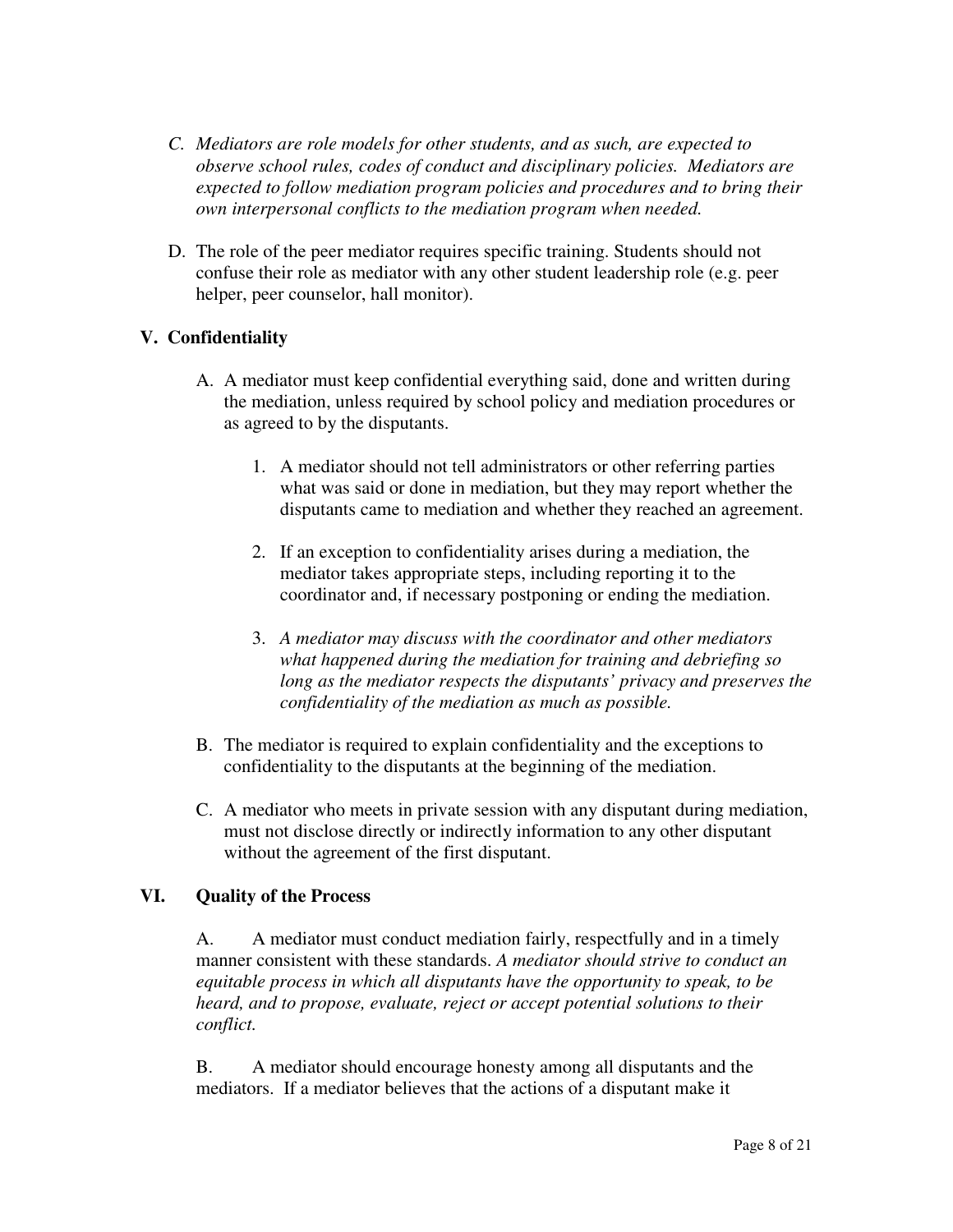impossible to conduct a mediation consistent with these standards, the mediator should postpone, withdraw from or end the mediation.

C. *A disputant may have difficulty understanding the dispute, the process of mediation or agreement options, or may have difficulty participating in the mediation. In this case the mediator should consult with the co-mediator and/or program coordinator to determine if something different can be done to help the disputant or if the mediation should be ended.* 

# **VII. Advertising and Promotion**

- A. A mediator must be truthful in advertising and promoting the mediation program. A mediator should not make any promises as to specific results of mediation.
- B. A mediator shall keep confidential the names of disputants and not use them in advertising the program without their permission.

# **VIII. Advancement of Mediation Practice**

A. A mediator should demonstrate respect for differing points of view within the field of mediation, seek to learn from other mediators and work with other mediators to better serve people in conflict.

B. *A mediator shall act in a way that advances the practice of mediation. A mediator promotes this standard by engaging in some or all of the following:*

- *1. Fostering diversity within the school-based mediation program.*
- *2. Assisting newer mediators through training and mentoring.*
- *3. Networking or meeting with fellow mediators.*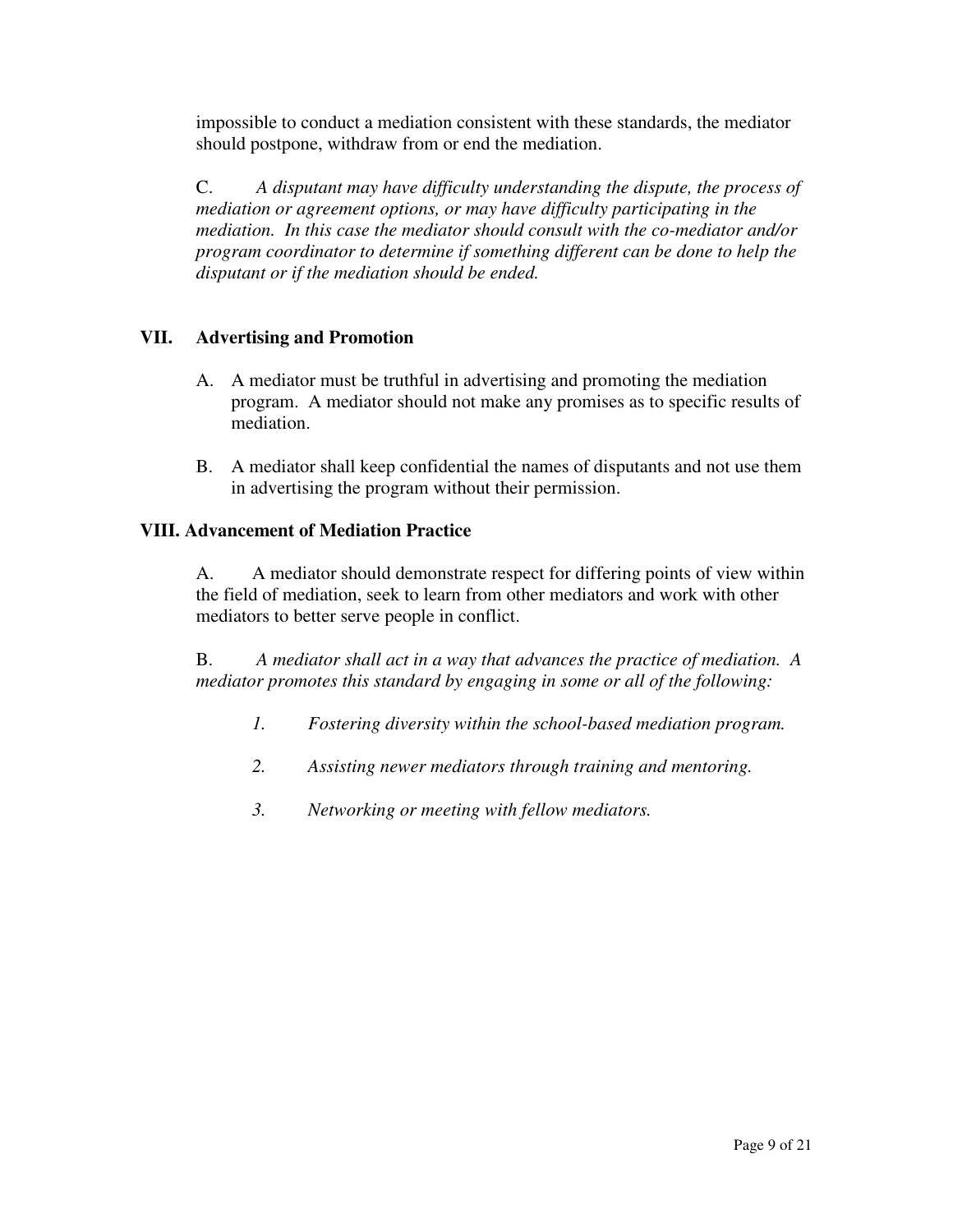# **SECTION IV: PROGRAM DEVELOPMENT & MANAGEMENT**

(Standards are in regular typeface; Best practices are in *italics*.)

A peer mediation program may be implemented in a single school or as part of a districtwide initiative. Creating, managing, enhancing and sustaining a program involve the following components.

#### **Needs Assessment**

- Assess the need for a peer mediation program in a school from the administrators', staff's, students' and parents' points of view.
- Assess whether the school has the resources and commitment to implement a program that meets the standards put forth in this document.
- *Assess administrators', staff's and students' knowledge about conflict resolution concepts and skills.*
- *Assess cultural customs and attitudes about conflict resolution.*
- Design the program, using the results from the needs assessment.

#### **Administrative Support**

Obtain clear administrative support at the district and/or building level to

- build the capacity of the program to meet these standards;
- make at least a three-year commitment to fund and support the program;
- facilitate access to staff, students and resources, if choosing an outside organization/agency to train or help coordinate the program;
- empower students to be involved in the development, implementation and evaluation of the program;
- ensure that all students and staff have access (physical, language, cultural, procedural) to the program;
- refer students to mediation and encourage staff to refer;
- ensure funding for training, curricula and program promotion;
- provide time for mediations, program coordination, on-going training and promotion;
- provide location/space for training and mediations to occur;
- set program goals
- define the role of mediation as separate from discipline or counseling

#### **Staffing**

Every program needs an on-site Program Coordinator who, as part of their job description, is responsible for administering the peer mediation program and supervising and debriefing student mediators. A single person or a team of people who share the tasks and responsibilities may fill these functions. (See Section IV for Program Coordinator qualifications.)

Programs also need a Trainer, Educator of Trainers and/or an Advanced Practitioner to provide initial and on-going training to the coordinator and the student mediators. Trainers train students to mediate in a peer mediation program. Educators of Trainers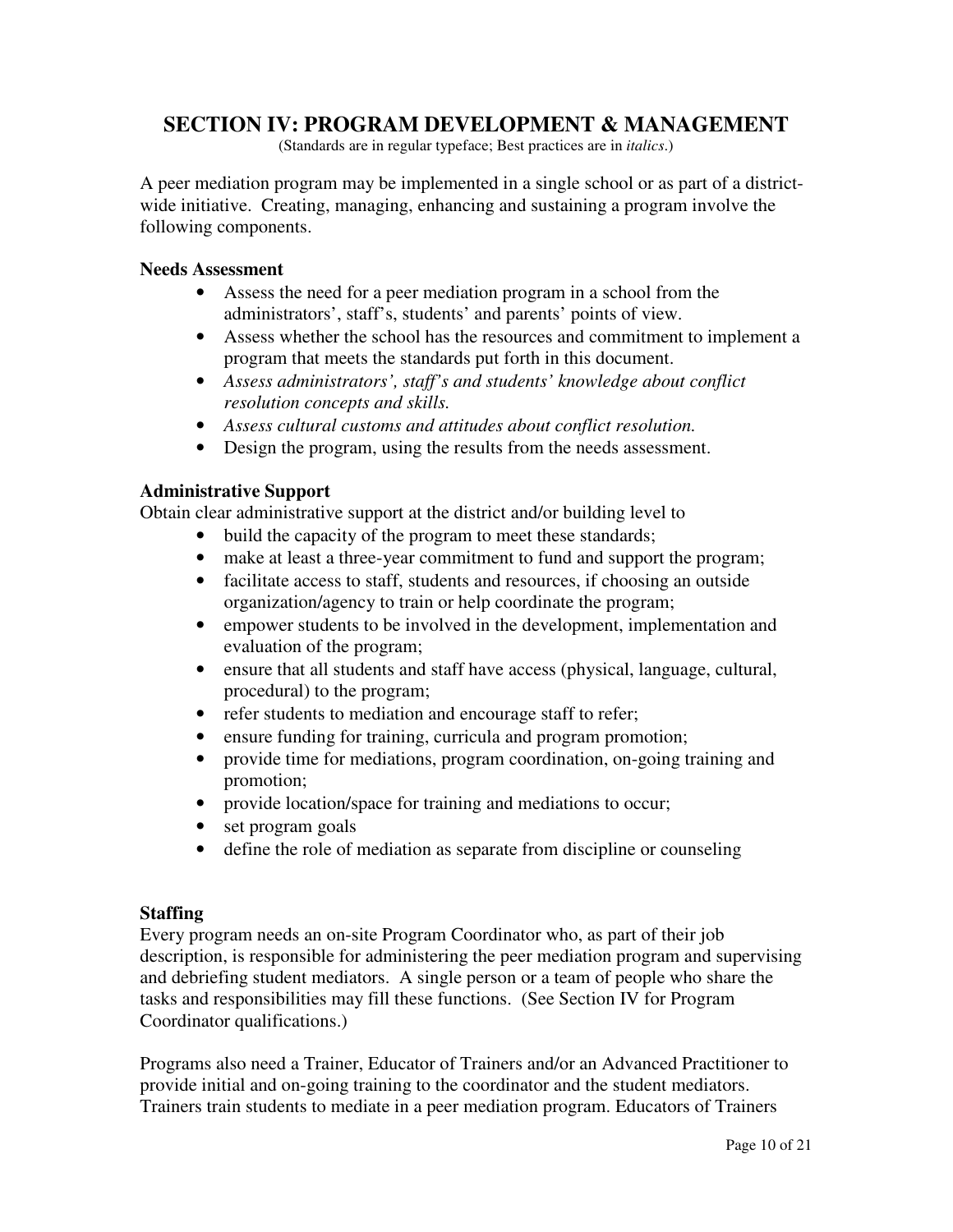coach and train Trainers, Program Coordinators and student mediators. Advanced Practitioners train at all levels and all ages. The person who trains school staff and students may be a school district employee or staff from an outside organization. (See Section IV for Trainer, Educator of Trainers or Advanced Practitioner qualifications.)

A single person may meet the qualifications to be and fulfill the functions of a Program Coordinator and either a Trainer, Educator of Trainers or Advanced Practitioner.

- The Coordinator (or peer mediators they supervise) receives referrals, determines each case's suitability for mediation, schedules the session, assigns mediators to the case, maintains records and follows-up with the disputants to determine if they are upholding their agreement and if they are satisfied with the program.
- The Coordinator supervises the mediators during the mediation, either in the same room or close by, debriefs them after the mediation and provides on-going training and support. Coordinators must be trained mediators.
- The Coordinator supports the peer mediators so that they uphold the Model Conduct for Peer Mediators (Section II).
- The Coordinator is ultimately responsible for ensuring that mediations are based on the principles of self-determination, voluntary participation, impartiality, mediator competence and confidentiality.
- *A district-level Educator of Trainers or Advanced Practitioner provides training for staff and student mediators, maintains district-wide records, advocates for programs, coordinates among the programs and supports the on-site coordinators.*

# **Program Models**

The program coordinator, in collaboration with administrators and trainers, chooses the program models. These can change as the program develops.

# Philosophical/theoretical styles

Programs can choose to train students in a style of mediation, such as the problem solving/facilitative, transformative, social justice or narrative style. Peer mediation may also be a part of a restorative justice or victim/offender program.

Structural models:

- Cadre: A group of students is selected and trained to be mediators.
- Whole classroom/school: Skills are taught to all students in the class/school, and all students have the opportunity to mediate conflicts with their classmates.
- Combination of the above models

Scheduling models:

• Mediators on call: The program coordinator has the mediators' schedules and calls them shortly after a referral is made. Mediators and disputants are allowed to miss class (or certain classes) in order to mediate.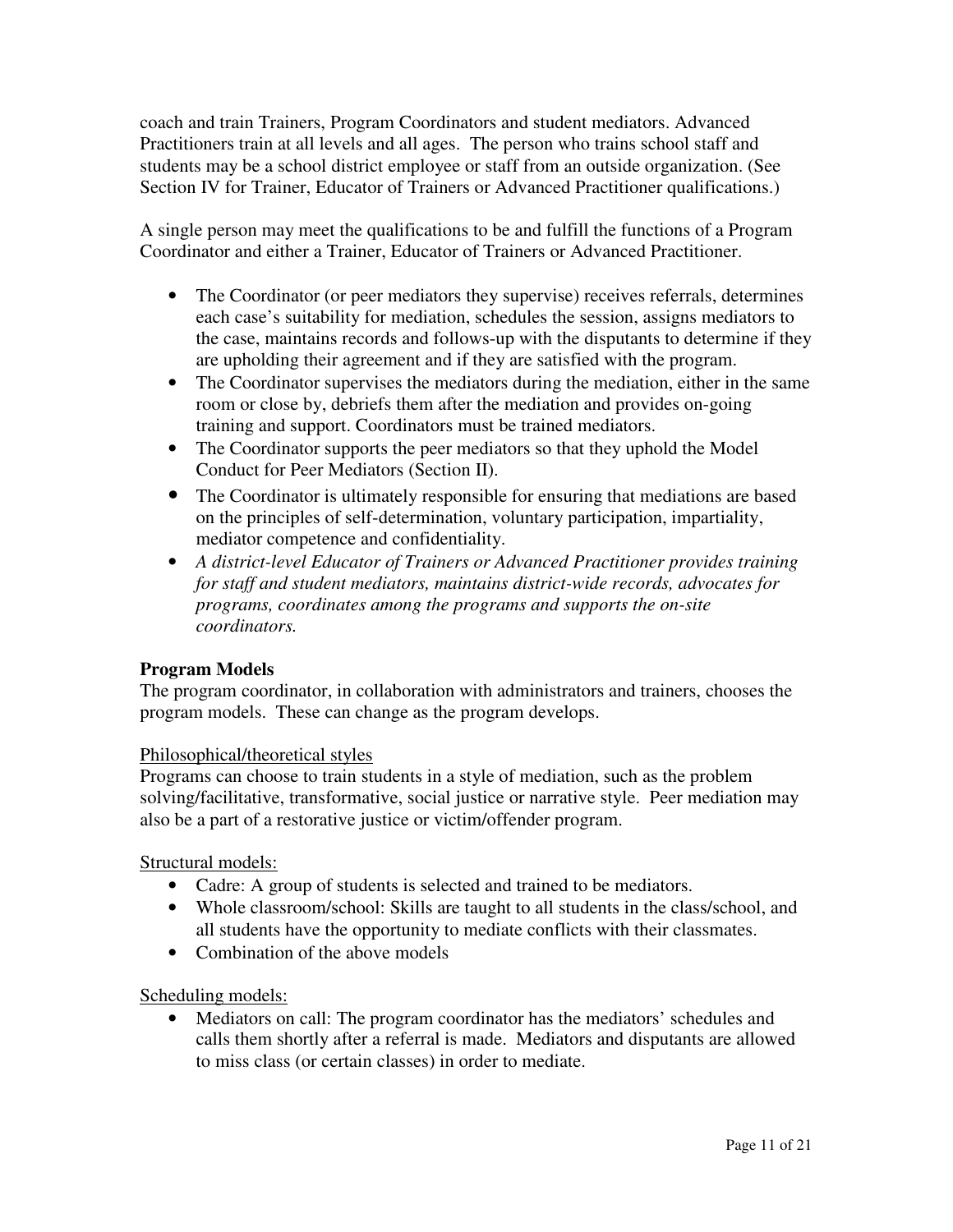- Scheduled hours: The mediators are stationed in the mediation room during certain times each day or each week. If there are no cases, the mediators may do role-plays, training with the coordinator, program tasks or schoolwork.
- Playground: The mediators are scheduled to be on duty during recess times on the playground. If they see a problem arising or if a conflict is referred to them, they can mediate the situation on the spot. Trained playground aides or program coordinators supervise the mediators.
- Combination of the above models

# **Policies**

# School Policies:

School disciplinary policies should include peer mediation as an option for resolving incidents brought about by interpersonal disputes and a clarification of the types of disputes that are and are not appropriate for mediation. Peer mediation is appropriate for discussion to increase communication and understanding, improving relationships, and facilitating the negotiated resolution of behavior related to an interpersonal conflict. Mediation programs can accept conflicts dealing with difficult topics such as race, religion, sexuality or personal beliefs, as well as the more typical issues such as relationships and property. However, for mediation to be a viable option for resolving student disputes, certain circumstances are necessary. These include voluntary participation, a safe and respectful environment, a balance of power between the disputants, and the willingness of both parties to take responsibility for resolving the dispute. Incidents involving drugs, weapons, other illegal behaviors, abuse, harassment or bullying do not meet these criteria, are not appropriate for mediation and need other types of interventions.

When student disagreements and disputes do not need disciplinary intervention, they may be referred to the school mediation program. In the case that an interpersonal dispute involves behaviors that violate the school's disciplinary policy, the school administrator determines the consequences. In addition, the interpersonal issues that caused the dispute may be mediated. Even though students may be referred to mediation by administrators, the principles of voluntary participation, self-determination and confidentiality still apply.

School policy regarding mediation should determine if an adult presence is required in the room or nearby to monitor mediations involving only students. Well-qualified adult mediators may mediate, or co-mediate with a peer mediator, a student/student dispute involving difficult issues.

Mediation can be an appropriate strategy for resolving issues between a student and a teacher or other adult in the school, if both parties agree to the mediation. A comediation team of a qualified adult and qualified student mediator may mediate adult/student disputes. Qualified adult mediators mediate disputes between adults in the school setting, such as those involving administrators, teachers, other staff, and parents. Peer mediators do not mediate disputes involving only adults.

Policies Concerning Student Mediators: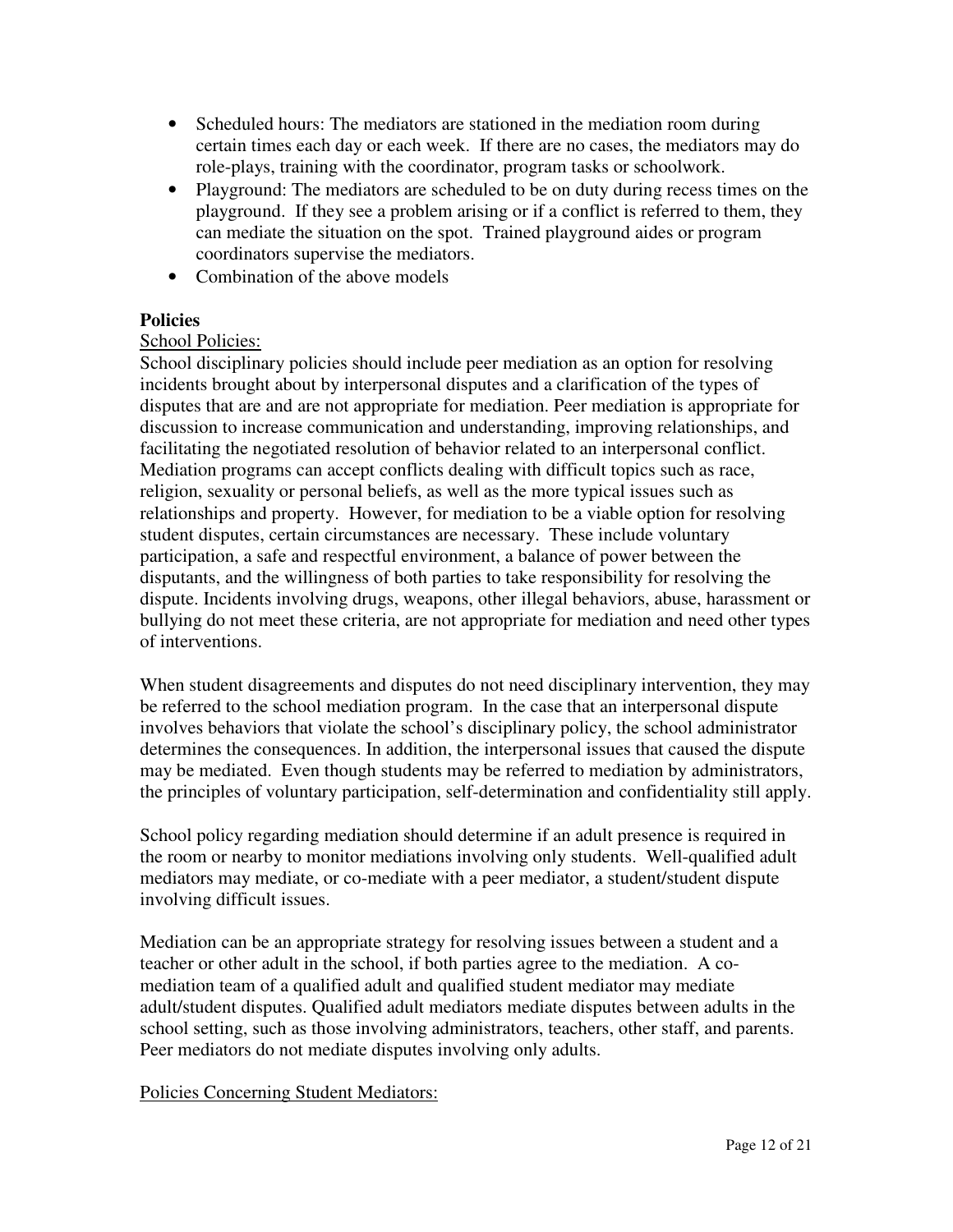Policies that deal with student mediator behavior are clearly articulated to the mediators. They include the following and any other issues deemed necessary by the school or district.

- Adherence to the Model Conduct for Peer Mediators (Section III)
- Program and school responsibilities

## **Procedures**

The Program Coordinator establishes efficient operating procedures to encourage referrals to and utilization of the program, provides structure and support for mediators, and builds a strong program. The coordinator develops an action plan with timelines and responsibility for implementing and maintaining the program. Depending on the age and abilities of the student mediators, they can be responsible for establishing and implementing many procedures.

# **Selection of Student Mediators**

- The peer mediation team reflects the diversity of the school's community in all senses, including age, race, ethnicity, gender, sexual orientation, language, academic standing, socio-economic status and interests, so that all students feel comfortable participating in the program.
- The selection process can include teacher, student and self-referrals; an interview; a written application; teacher recommendations; and parent permission.
- The selection committee can include current mediators, program coordinator(s), and other members of the school community.
- The selection committee sets the criteria for selection, which can include communication and problem solving skills, responsibility, honesty, commitment, enthusiasm, flexibility and ability to maintain confidentiality.

# **Program Promotion**

Coordinators ensure that information about program purpose, goals, benefits, procedures and outcomes is communicated to a variety of audiences, including administration, staff, peer mediators, disputants, other students, parents and the local community. This is done on an on-going basis and is essential to program success.

#### **Sustainability**

Coordinators strive to maintain the high quality of their program. Retaining a committed, enthusiastic person or team to coordinate the program is crucial to sustainability. Programs may incorporate the following in order to sustain and enhance the program:

- Adapting the process to meet cultural needs
- Advanced training for the coordinator and mediators
- *Community outreach*
- *Fundraising*
- *In-service presentations to new staff*
- *Integration of conflict resolution concepts and skills into school curricula*
- *Networking with programs at other schools*
- *Presentations, workshops and training at conferences, other schools, community functions, etc.*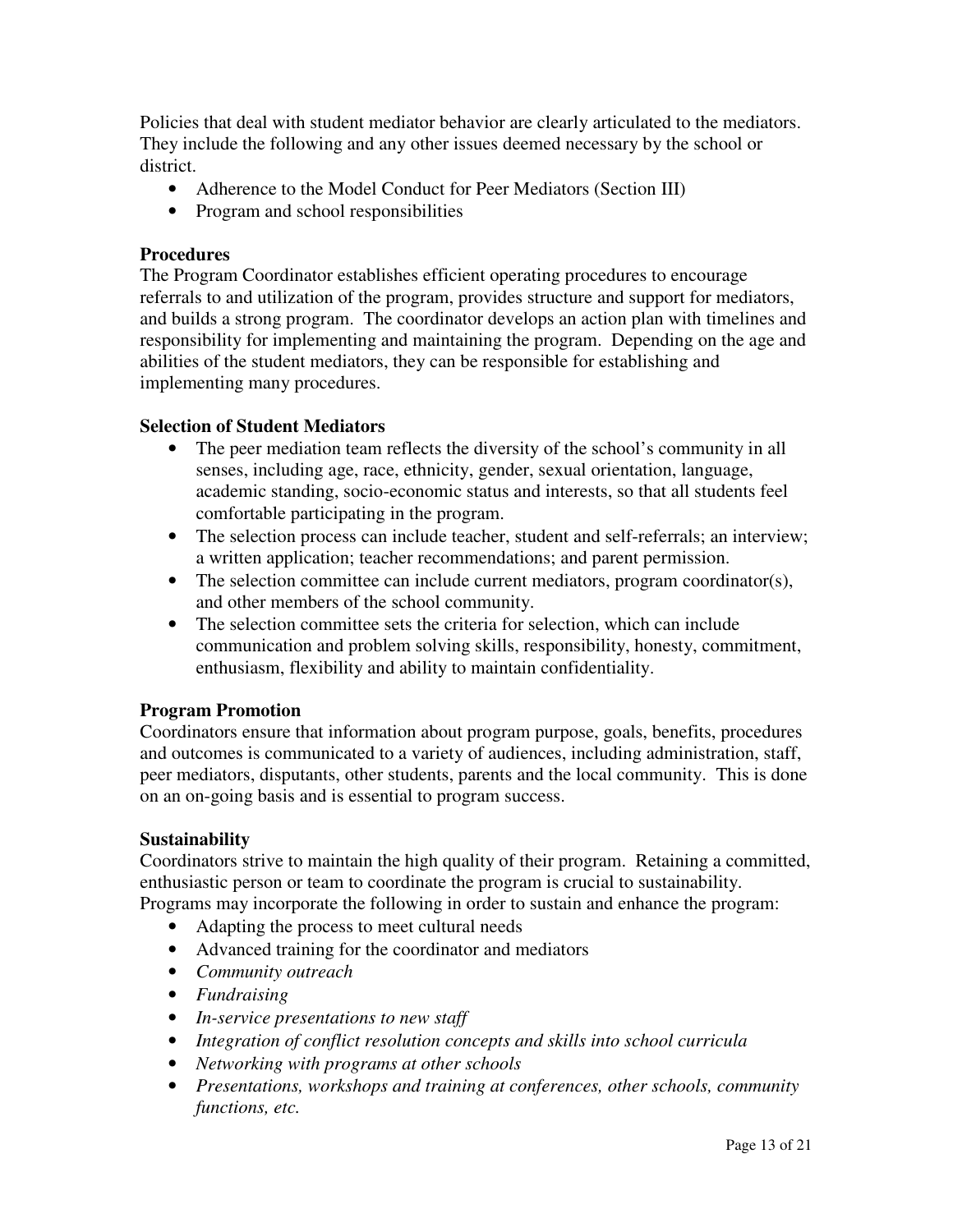- *Small and large-group mediation, with appropriate training and skills*
- *Teacher-student mediation, with appropriate training and skills*
- *Special events to acknowledge and sustain the mediators*

# **SECTION V: TRAINING**

(Standards are in regular typeface; Best practices are in *italics*.)

# **Training for Student Mediators**

A successful peer mediation program requires many levels of training and support. The proficiency of student mediators may range from basic to advanced. A peer mediator with basic skills has the ability to succeed as a member of a peer mediation team. An advanced peer mediator can use a variety of conflict management processes and serve as a mentor to other peer mediators. Evaluation is an important part of training and is covered in Section VI of this document.

## Training Techniques/Methods

Student training consists of a variety of teaching methods to accommodate different learning styles, including, but not limited to presentations, demonstrations, interactive and written exercises, role-plays and various media. *The student training may serve as training for program coordinators and other interested school staff. As many members of the coordinating team as possible should attend this training.* 

#### Training Content for Student Mediators

Student mediators conduct mediations for their peers and work with the coordinator to manage a peer mediation program for the school. At a minimum, their initial training content includes the items listed below. These standards reflect the necessary content for a program using the facilitative/problem-solving model. In cases where another model is used (i.e. transformative, narrative, restorative, social justice, etc.), please refer to the ACR website for content specific to that model*.*

#### 1. Conflict

- a) What it is, how we can learn from it
- b) Conflict resolution styles
- c) Types of conflict
- d) Perception/ misperception and bias awareness, cultural diversity, prejudice reduction
- e) Understanding power imbalance and equity
- f) Appropriate issues for peer mediation
- *g) Ways that cultures view and handle conflicts*
- 2. Communication
	- a) Why it is important
	- b) Non-verbal communication; good and poor listening skills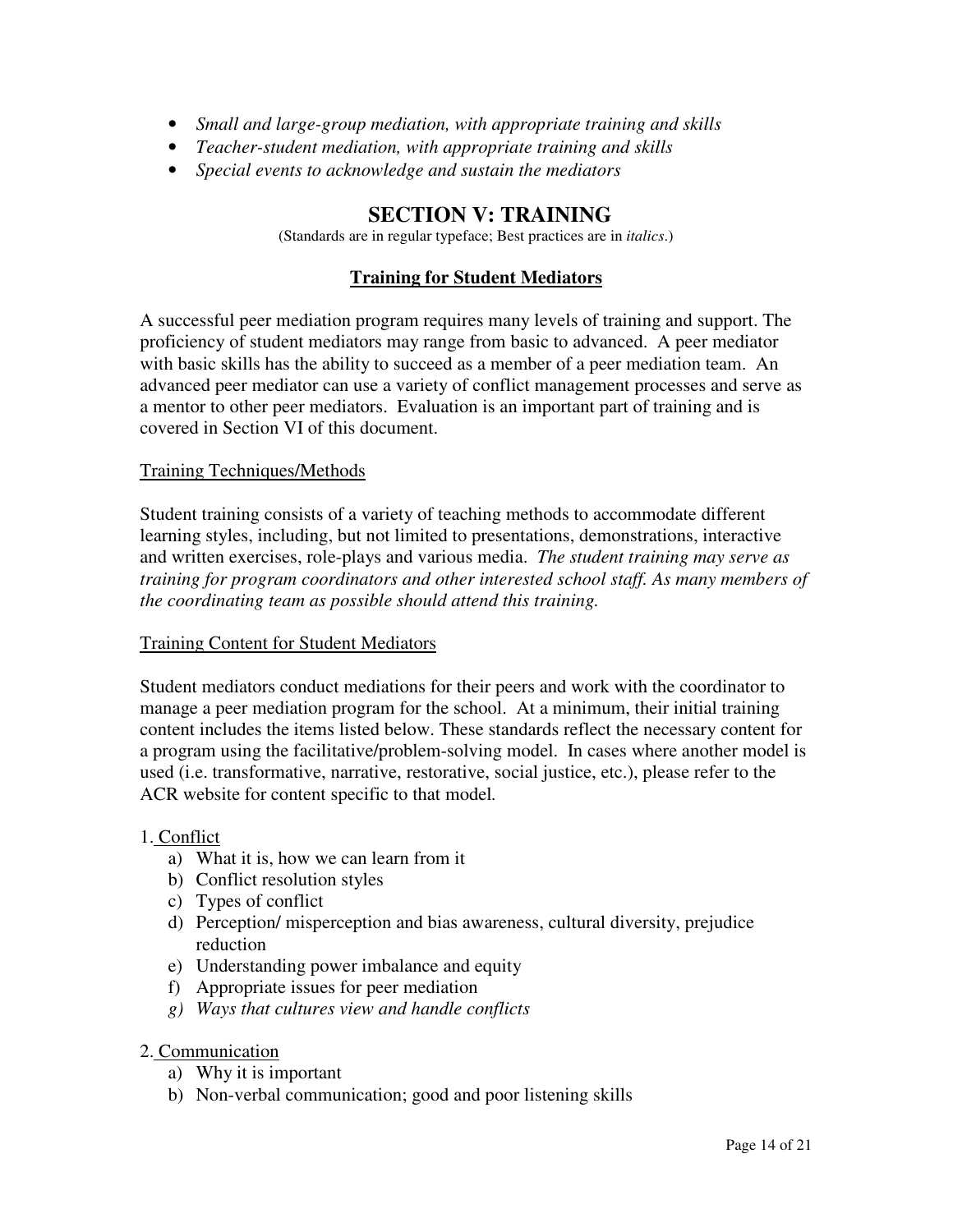- c) Active listening (paraphrasing, restating, summarizing, clarifying, reflecting, reframing, encouraging, listening for feelings)
- d) Open-ended questions
- e) Neutral language
- f) "I" messages
- *g) Understanding different styles of communication and negotiation*

#### 3. Mediation

- a) Definition
- b) Preliminary assumptions (voluntary participation, confidentiality, neutrality, etc.)
- c) Ground rules
- d) Steps/stages of mediation
- e) Points of view (including multicultural perspectives and perceptions, etc.)
- f) Identifying issues (including positions vs. interests, etc.)
- g) Generating options/brainstorming
- h) Evaluating and synthesizing potential solutions
- i) Choosing a resolution
- j) Writing agreements
- k) Co-mediation
- l) Managing anger and other strong emotions
- *m) Other issues (remaining neutral, cooperation, affirmation, etc.)*

#### 4. Program Policies & Procedures

- a) See Program Development & Management (Section IV)
- b) See Model Conduct for Peer Mediators (Section III)

#### Length of Training

School-based mediation programs operate in a variety of ways. The training of student mediators may vary to accommodate a particular school's schedule or the age and developmental level of the students. For example, a training for elementary students might be conducted in 90-minute sessions over a several week period, while a training for high school students might be done in full-day sessions over a one or two week period.

The hours below reflect a minimum total of time needed for the students to be prepared to mediate. Length of session and span of time should be determined by the trainers in consultation with school staff. Students are expected to attend the training in its entirety. Schools in which conflict resolution or violence prevention training has already taken place may fall at the lower end of the number of hours below:

- 1. Elementary: 12-18 hours
- 2. Middle School: 12-18 hours
- 3. High School: 15-20 hours
- 4. Ongoing Mediator Training: 12 plus hours per year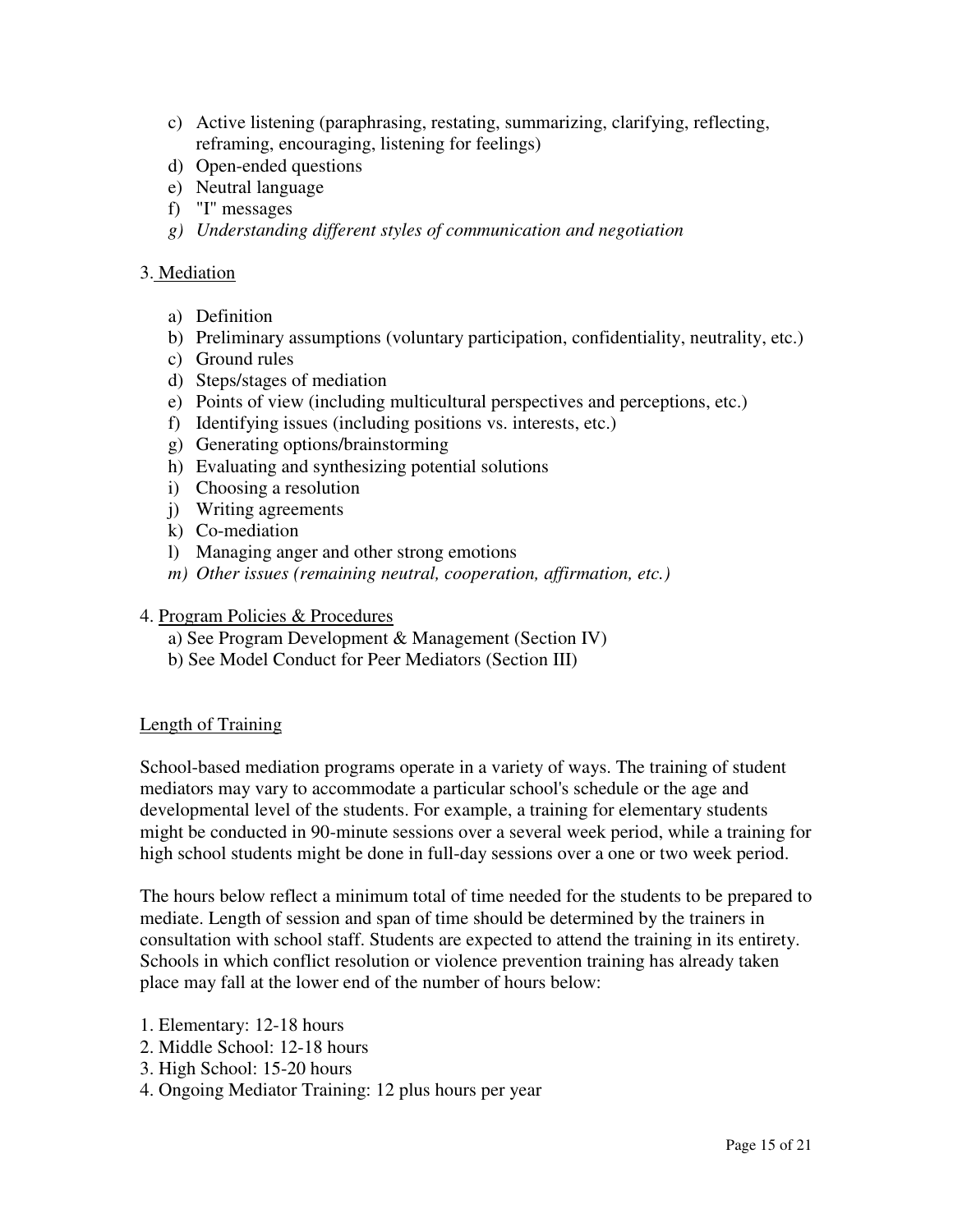When student mediators move from elementary to middle school and from middle to high school, they receive additional age-appropriate training that builds on what they have learned previously and enhances their skills and knowledge of the mediation process.

#### Ongoing Mediator Training

Program Coordinators and Trainers should look at the specific needs of the program to develop ongoing mediator training. This covers such topics as:

- a) Continued bias awareness
- b) Difficult situations
- c) Power issues
- d) Problem solving skills
- e) Reflective practice (critiquing one's own work as a mediator)
- f) Representing and marketing the peer mediation program and the field
- g) Review and reinforcement of skills taught in the mediation training
- h) Teambuilding
- *i) Adult/student mediations*
- *j) Assertiveness*
- *k) Coaching other mediators*
- *l) Multi-party disputes or group facilitation*
- *m) Using technology resources or multimedia (i.e. online dispute resolution)*

#### **Professional Development for Adults**

Adults play a variety of roles in supporting a peer mediation program. Some or all of the following roles are needed for each program: Program Coordinators, Trainers, Educators of Trainers and Advanced Practitioners. In some settings, a single person may perform more than one of these roles. Students can perform some of the functions of Program Coordinators and Trainers. Outside trainers can be brought in if there is no one qualified in the school or district. The minimum knowledge, skills and experience necessary to perform the functions of each of these are detailed below and should be covered in any preparatory training for the position.

#### Program Coordinators

Program Coordinators are responsible for administering and maintaining the peer mediation program, as well as supervising and debriefing student mediators. The Coordinator may be a single person or a team of people who share the tasks and responsibilities. Ideally, Coordinators are not responsible for administering schoolwide discipline, in order to keep separate the school's discipline and mediation functions. Program Coordinators are trained mediators. Each program needs a Program Coordinator.

By the end of their preparatory training, Program Coordinators should be able to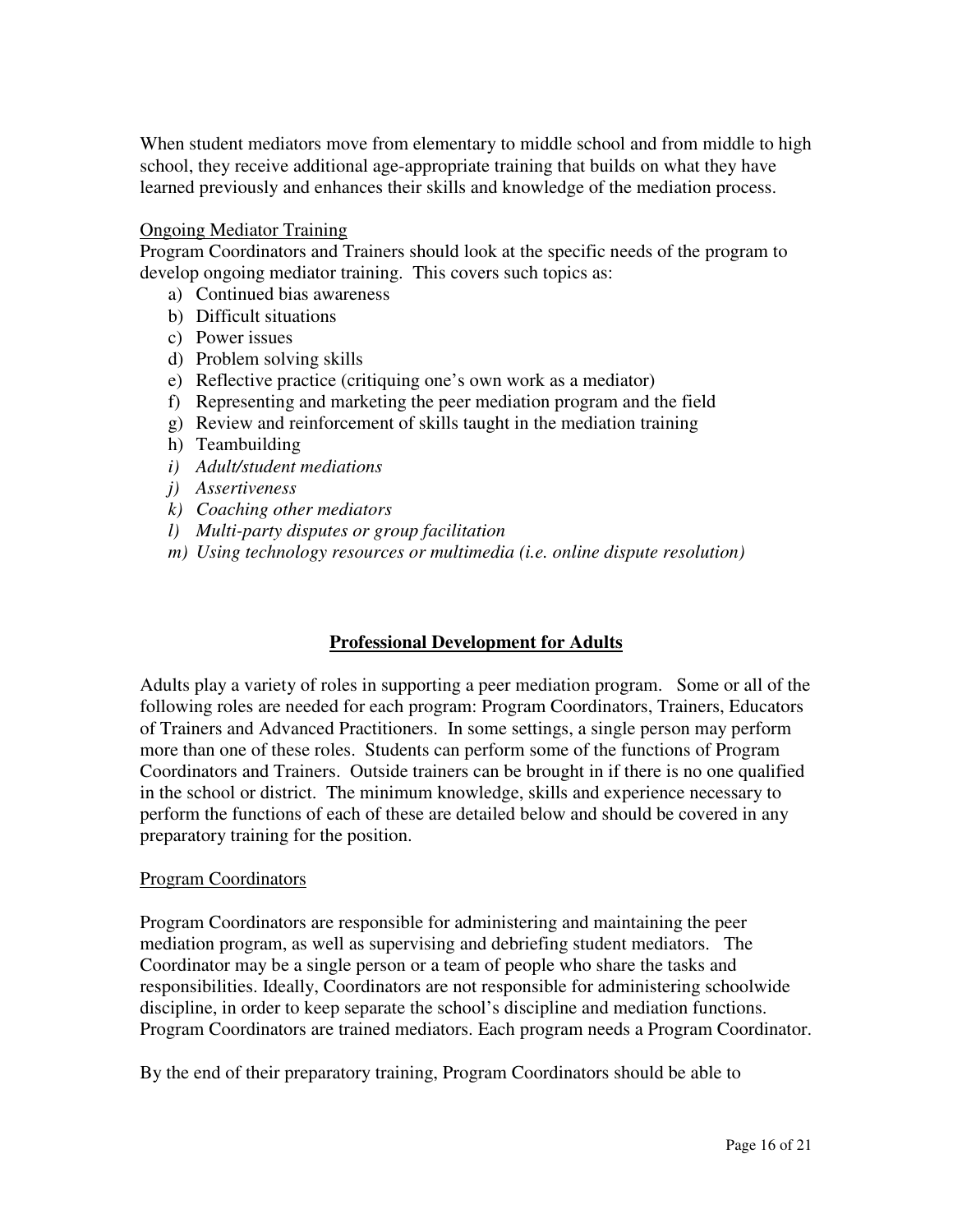- 1. Mediate disputes, by having participated in student or adult mediation training
- 2. Uphold these Recommended Standards for School-Based Peer Mediation Programs
- 3. Commit to program creation and support
- 4. Schedule time to run the program
- 5. Foster administrative, faculty, student and parent support
- 6. Advocate the benefits of a mediation program
- 7. Articulate the goals of the program
- 8. Demonstrate sensitivity to bias awareness, cultural diversity and prejudice reduction
- 9. Establish new or maintain current policies, procedures and forms
- 10. Maintain necessary records
- 11. Recruit and select students
- 12. Handle intake and case management
- 13. Promote the mediation program
- 14. Ensure a needs assessment is conducted
- *15. Review various models to help tailor the program to the needs of the school*
- *16. Explain the role of mediation in the school as part of a comprehensive violence prevention/school climate improvement plan*
- *17. Generate ideas for sustaining successful programs*
- *18. Empower students to coordinate the mediation program, as appropriate developmentally*
- *19. Access resources, services, and advanced training available to support the program*

#### Trainers

Trainers train students to mediate in a school-based peer mediation program. As part of their preparation, Trainers have completed a 20 – 40 hour mediation training. Students who are Trainers should meet the following criteria and also be experienced mediators.

By the end of their preparatory training, Trainers should be able to

- 1. Work effectively with students
- 2. Mediate competently
- 3. Teach all peer mediation skills
- 4. Demonstrate sensitivity to bias awareness, cultural diversity and prejudice reduction
- 5. Facilitate student learning effectively using a variety of interactive teaching methods to accommodate different learning styles:
	- a) Brainstorming
	- b) Coaching
	- c) Demonstrations
	- d) Group work
	- e) Presentation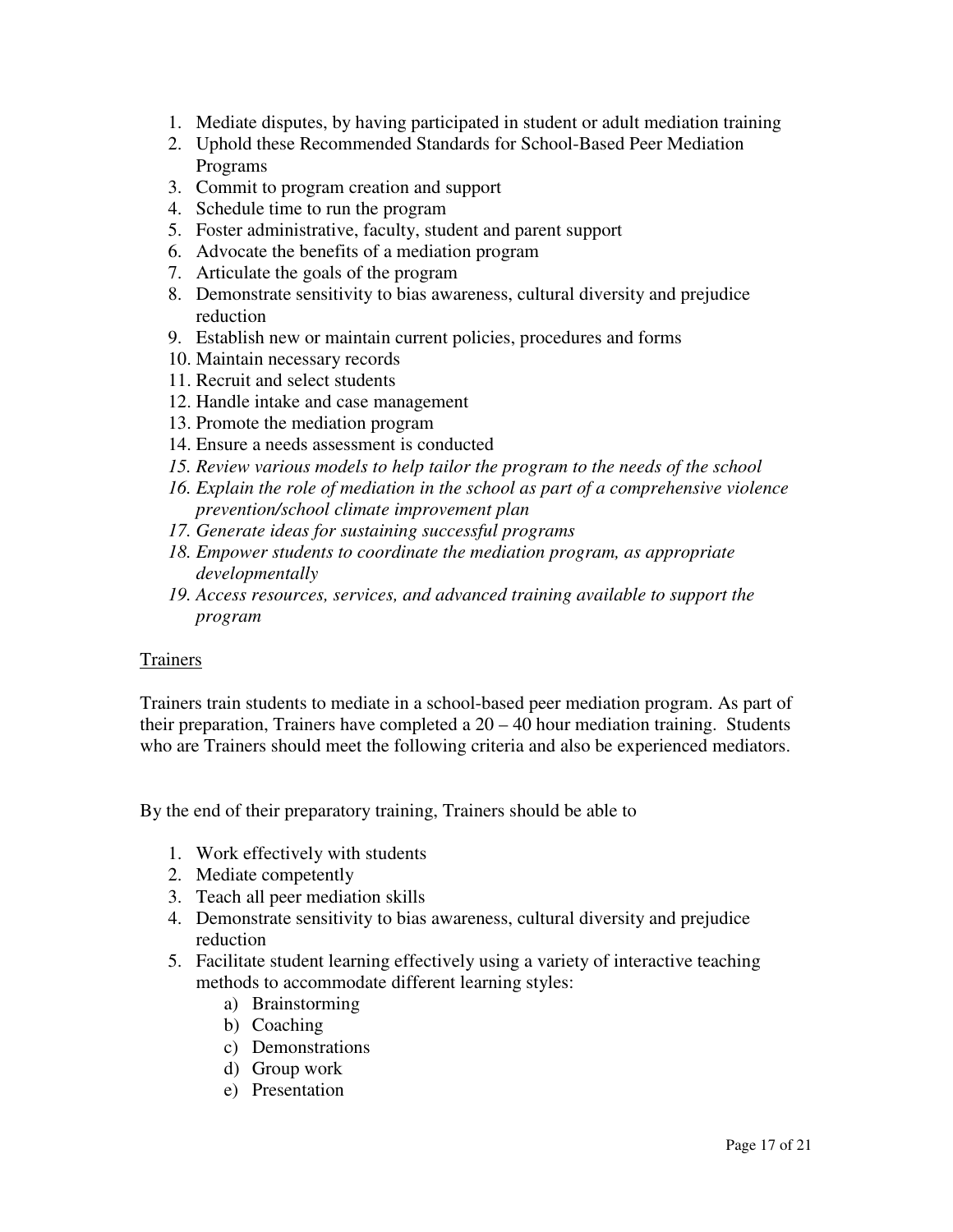- f) Role plays
- g) Student input
- *h) Multimedia-based learning*

It is important that the content for Trainers be aligned with the student mediator and Program Coordinator training content.

# Educators of Trainers

Educators of Trainers coach and train Trainers, Program Coordinators and student mediators. They can evaluate, select and coach students to become Trainers. They also help set up programs, monitor progress and deal with special situations or problems. *Although these Educators of Trainers may be outside trainers, school districts may want to have qualified people within the district.*

An Educator of Trainers meets the following requirements:

- 1. Possesses Program Coordinator and Trainer skills and knowledge
- 2. Completed two years of experience as an effective Trainer
- 3. Completed a basic adult mediation course
- 4. Mediated or observed at least five adult mediations
- 5. Continues to receive advanced training (university courses, workshops, conferences, district sponsored professional education) in peer mediation, conflict resolution or adult mediation
- *6. Networks with other conflict resolution trainers and professionals*
- *7. Able to guide Trainers and Program Coordinators to information and resources on issues such as the following:* 
	- *a) Bullying prevention*
	- *b) Conflict resolution education*
	- *c) Conflict resolution theory*
	- *d) Dynamics of classroom management*
	- *e) Funding*
	- *f) Negotiation and facilitation*
	- *g) Online dispute resolution*
	- *h) Peace education*
	- *i) Problem-solving skills and methods*

# Advanced Practitioners

Advanced Practitioners train at all levels and all ages. The Advanced Practitioner is a resource for other trainers, programs in trouble, large-scale programs and complex program designs.

An Advanced Practitioner meets the following requirements:

1. Possesses all Educators of Trainers skills and knowledge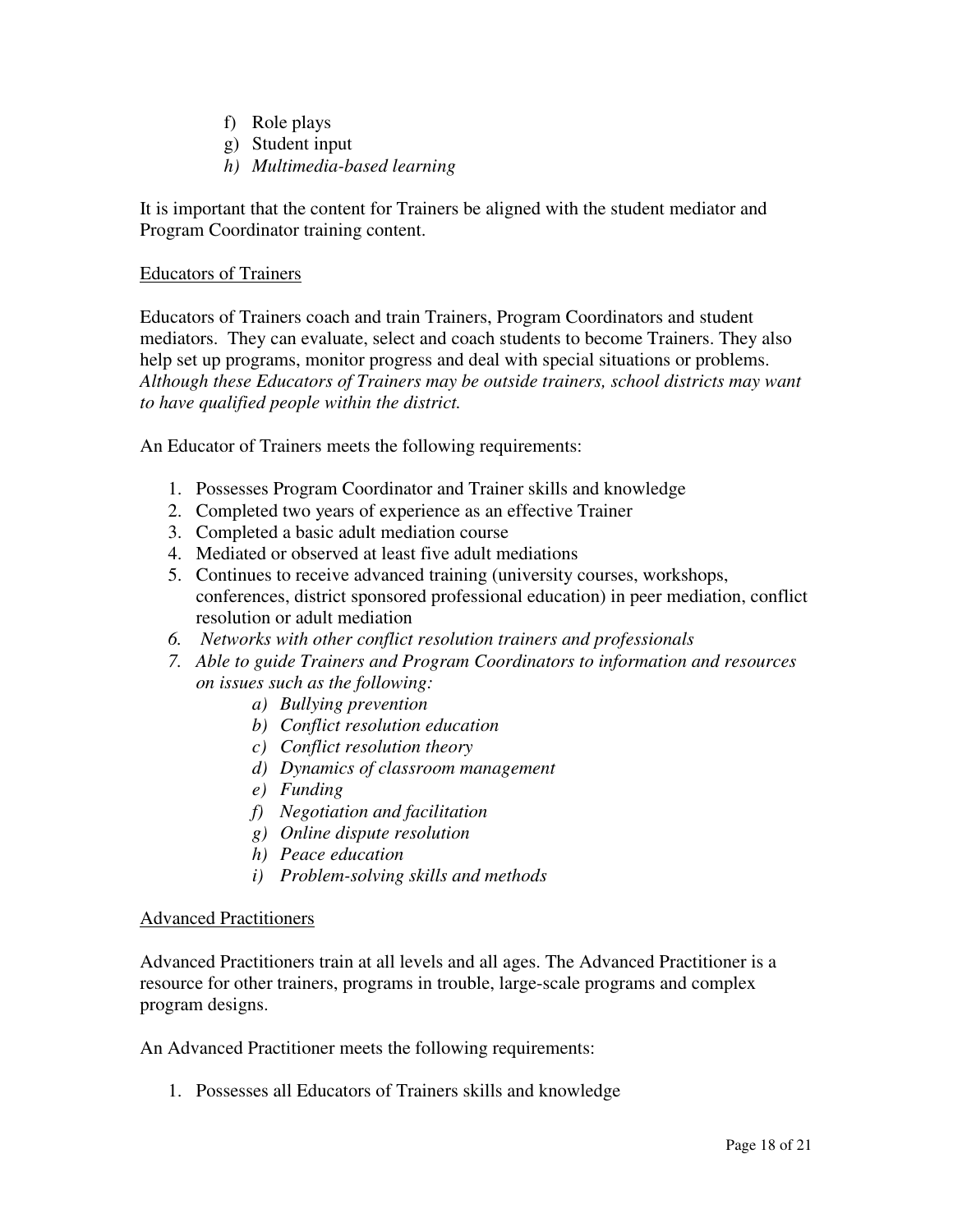- 2. Developed expertise in the field of mediation, peer mediation, conflict resolution, professional development models and/or multicultural education
- 3. Worked with peer mediation programs at least five years
- 4. Designed a portfolio of training materials, conference presentations and advanced workshops related to effective peer mediation training and program coordination
- 5. Demonstrates an understanding of a systematic process for training and evaluating student mediators, Program Coordinators, Trainers and Educators of Trainers
- 6. Capable of ongoing monitoring and evaluation of peer mediation programs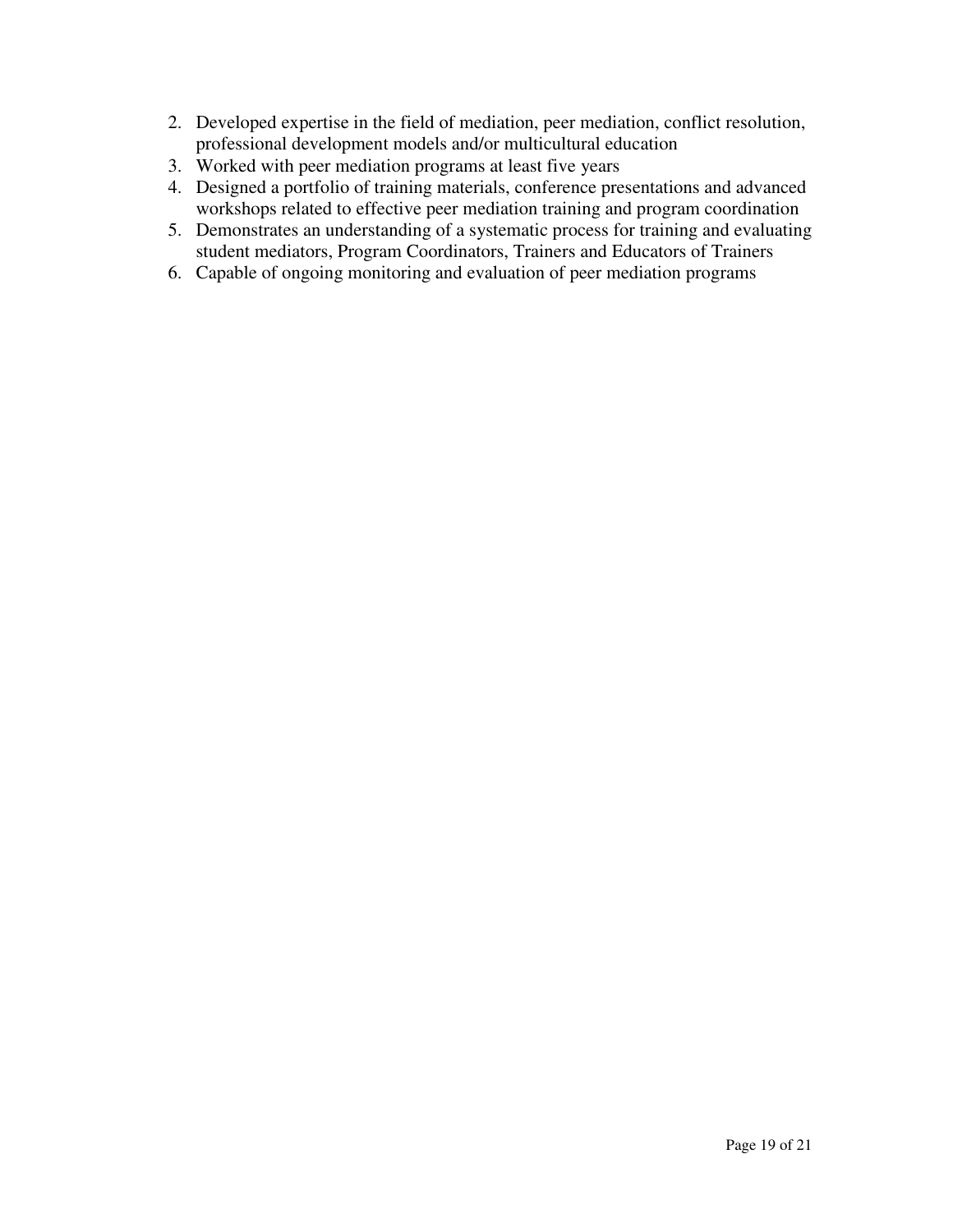# **EVALUATION**

(Standards are in regular typeface; Best practices are in *italics*.)

Evaluation is an essential component of a peer mediation program. It is important for program improvement and sustainability, promotion to school and community, and reporting to funders and stakeholders.

#### Program Evaluation

Schools should evaluate programs based on the standards listed in this document. This can be self-assessment, district evaluation, and/or outside evaluation involving both students and adults. Evaluation begins with the needs assessment and is ongoing.

Data may be collected to answer the following evaluation questions and to provide measurable outcomes:

- How many cases were referred to mediation?
- How many were mediated?
- How many mediations resulted in agreement?
- How many agreements were kept?
- Where do referrals come from?
- Did the program meet its goals?
- What are the demographics of mediators and disputants?
- How satisfied are people (mediators, disputants, other students, faculty, staff, administrators, parents) with the program?
- *How many mediations did each mediator do?*
- *What was the frequency of mediator participation?*
- *Have referral patterns changed?*
- *What percentage of the student population used the program?*
- *How many and in what ways were parents involved?*
- *What did the program cost?*
- *How many staff hours did it use?*

*Educational research may also examine the impact of peer mediation programs by correlating program data with other school information such as changes in numbers of fights, disciplinary referrals, test scores, academic achievement, attendance, school climate, truancy, dropout patterns and impact on relationships. Because of the many variables in school settings, experienced educational researchers should do this type of analysis.* 

#### Training Evaluation

The training of student mediators, Program Coordinators, Trainers, Educators of Trainers and Advanced Practitioners should be evaluated for effectiveness. Methods for training evaluation may include the following:

- Pre and/or post test
- Skills checklist or rubric to assess performance readiness
- Trainee feedback on training and instructor effectiveness